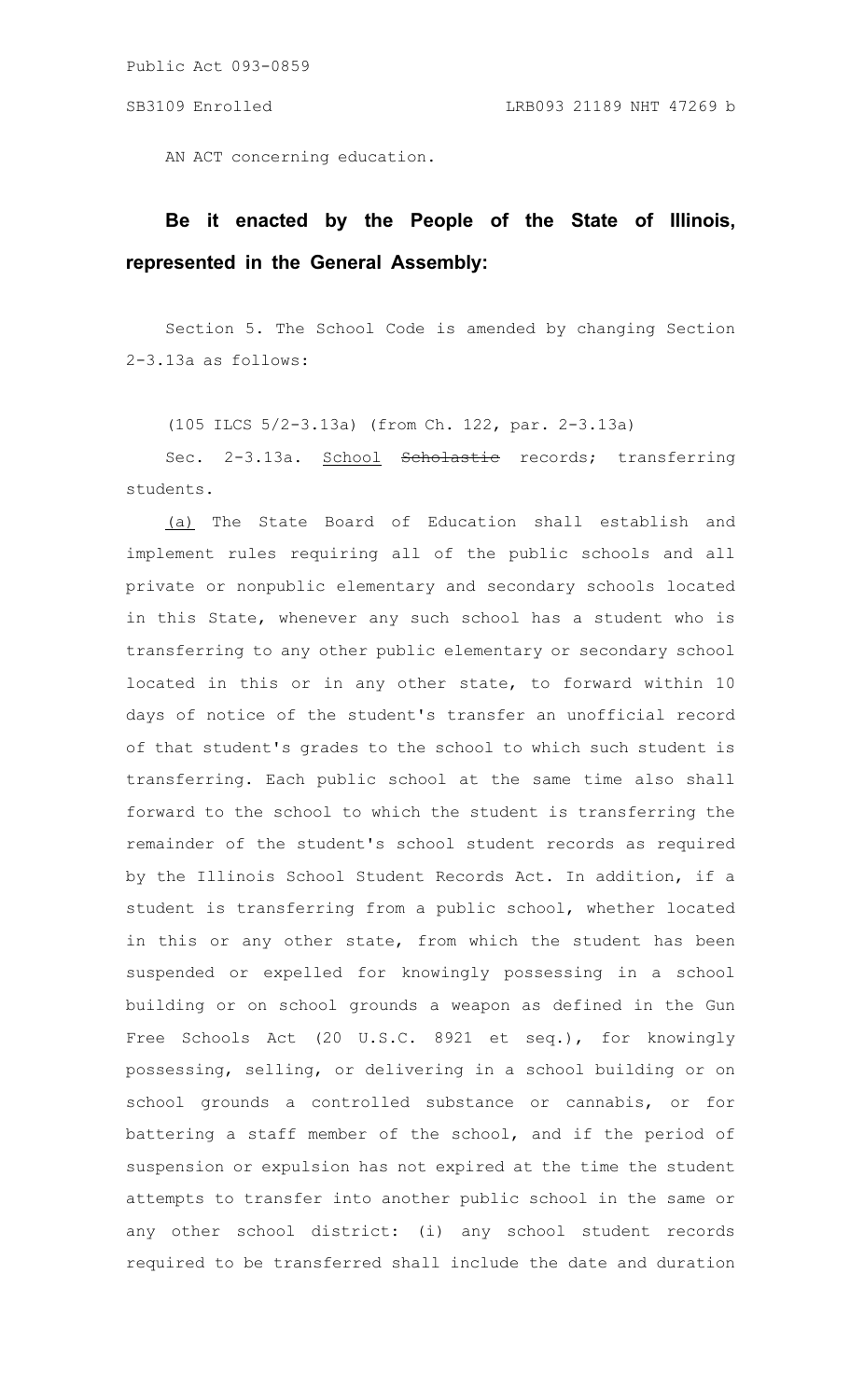Public Act 093-0859

of the period of suspension or expulsion; and (ii) with the exception of transfers into the Department of Corrections school district, the student shall not be permitted to attend class in the public school into which he or she is transferring until the student has served the entire period of the suspension or expulsion imposed by the school from which the student is transferring, provided that the school board may approve the placement of the student in an alternative school program established under Article 13A of this Code. A school district may adopt a policy providing that if a student is suspended or expelled for any reason from any public or private school in this or any other state, the student must complete the entire term of the suspension or expulsion before being admitted into the school district. This policy may allow placement of the student in an alternative school program established under Article 13A of this Code, if available, for the remainder of the suspension or expulsion. Each public school and each private or nonpublic elementary or secondary school in this State shall within 10 days after the student has paid all of his or her outstanding fines and fees and at its own expense forward an official transcript of the scholastic records of each student transferring from that school in strict accordance with the provisions of this Section and the rules established by the State Board of Education as herein provided.

(b) The State Board of Education shall develop a one-page standard form that Illinois school districts are required to provide to any student who is moving out of the school district and that contains the information about whether or not the student is "in good standing" and whether or not his or her medical records are up-to-date and complete. As used in this Section, "in good standing" means that the student is not being disciplined by a suspension or expulsion, but is entitled to attend classes. No school district is required to admit a new student who is transferring from another Illinois school district unless he or she can produce the standard form from the student's previous school district enrollment. No school